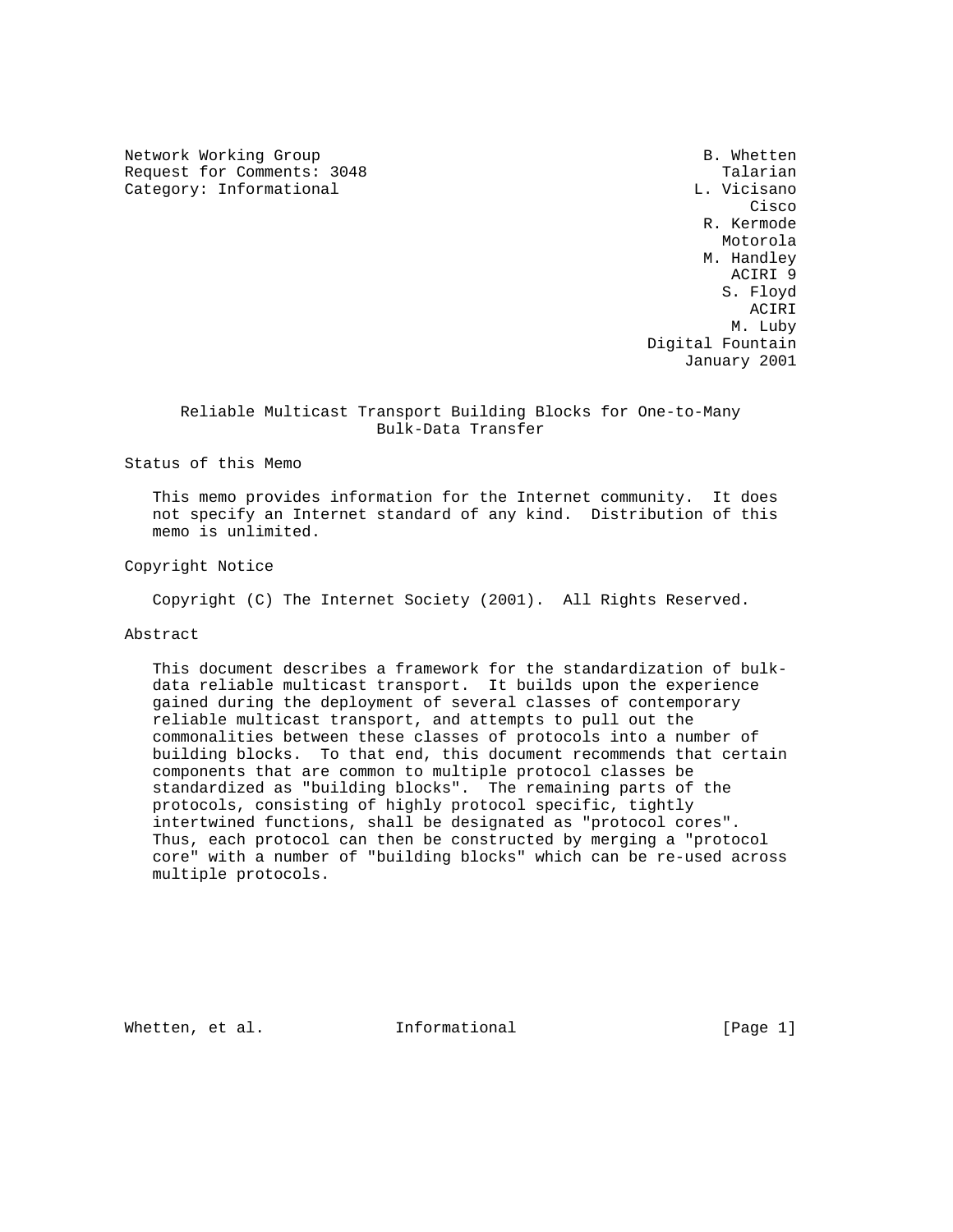# Table of Contents

|                                      | $\mathfrak{D}$ |
|--------------------------------------|----------------|
|                                      | 5              |
|                                      | 6              |
|                                      | 6              |
|                                      | $\overline{7}$ |
| 2.3 Building Block Requirements      | 8              |
|                                      | 8              |
|                                      | - 9            |
| 4 Building Block Recommendations  12 |                |
|                                      |                |
|                                      |                |
|                                      |                |
|                                      |                |
|                                      |                |
|                                      |                |
|                                      |                |
|                                      |                |
|                                      |                |
| 6                                    |                |
|                                      |                |
| 8                                    |                |
|                                      |                |
|                                      |                |
|                                      |                |

## 1. Introduction

 RFC 2357 lays out the requirements for reliable multicast protocols that are to be considered for standardization by the IETF. They include:

- o Congestion Control. The protocol must be safe to deploy in the widespread Internet. Specifically, it must adhere to three mandates: a) it must achieve good throughput (i.e., it must not consistently overload links with excess data or repair traffic), b) it must achieve good link utilization, and c) it must not starve competing flows.
- o Scalability. The protocol should be able to work under a variety of conditions that include multiple network topologies, link speeds, and the receiver set size. It is more important to have a good understanding of how and when a protocol breaks than when it works.

Whetten, et al. **Informational** [Page 2]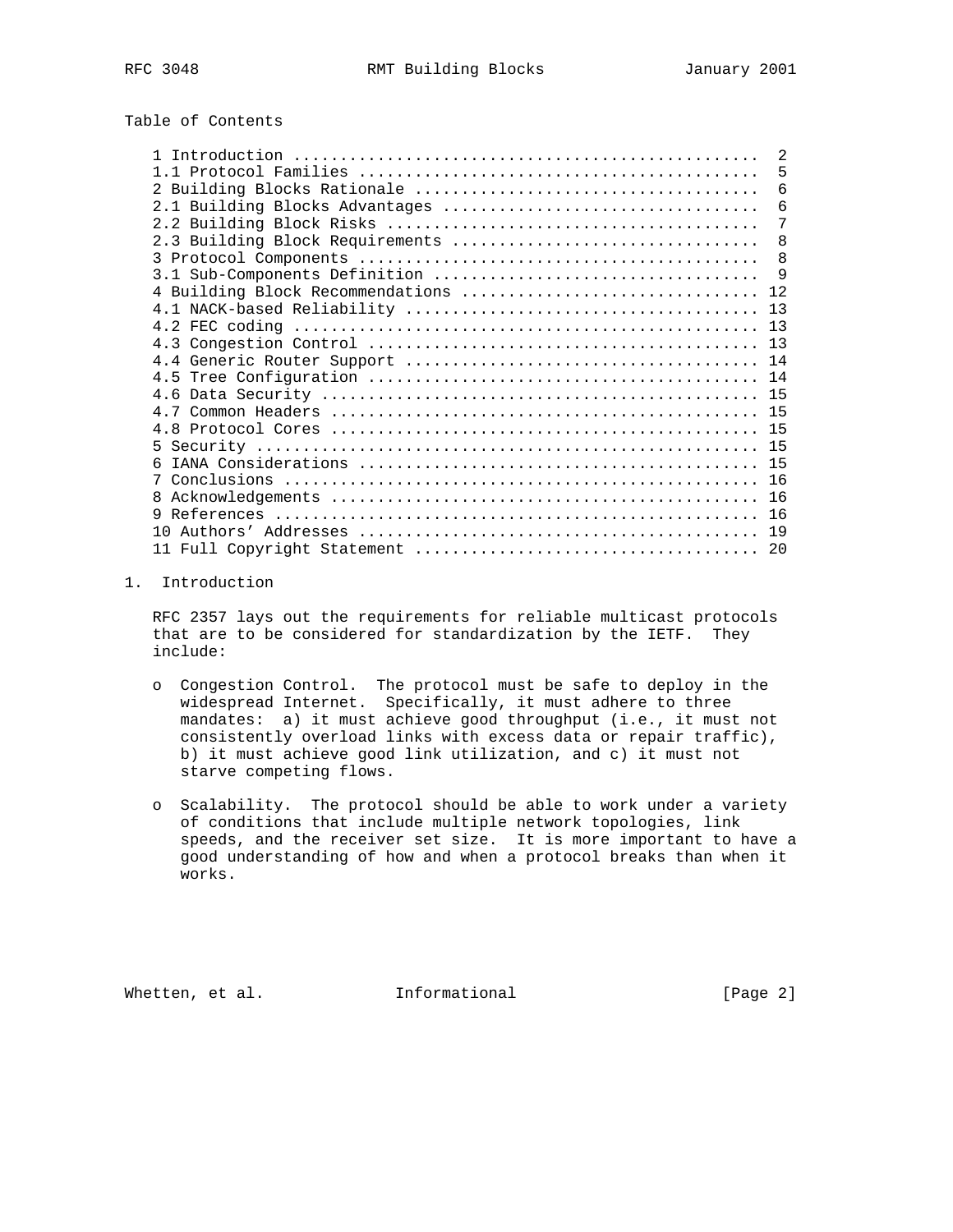o Security. The protocol must be analyzed to show what is necessary to allow it to cope with security and privacy issues. This includes understanding the role of the protocol in data confidentiality and sender authentication, as well as how the protocol will provide defenses against denial of service attacks.

 These requirements are primarily directed towards making sure that any standards will be safe for widespread Internet deployment. The advancing maturity of current work on reliable multicast congestion control (RMCC) [HFW99] in the IRTF Reliable Multicast Research Group (RMRG) has been one of the events that has allowed the IETF to charter the RMT working group. RMCC only addresses a subset of the design space for reliable multicast. Fortuitously, the requirements it addresses are also the most pressing application and market requirements.

 A protocol's ability to meet the requirements of congestion control, scalability, and security is affected by a number of secondary requirements that are described in a separate document [RFC2887]. In summary, these are:

- o Ordering Guarantees. A protocol must offer at least one of either source ordered or unordered delivery guarantees. Support for total ordering across multiple senders is not recommended, as it makes it more difficult to scale the protocol, and can more easily be implemented at a higher level.
- o Receiver Scalability. A protocol should be able to support a "large" number of simultaneous receivers per transport group. A typical receiver set could be on the order of at least 1,000 - 10,000 simultaneous receivers per group, or could even eventually scale up to millions of receivers in the large Internet.
- o Real-Time Feedback. Some versions of RMCC may require soft real time feedback, so a protocol may provide some means for this information to be measured and returned to the sender. While this does not require that a protocol deliver data in soft real-time, it is an important application requirement that can be provided easily given real-time feedback.
- o Delivery Guarantees. In many applications, a logically defined unit or units of data is to be delivered to multiple clients, e.g., a file or a set of files, a software package, a stock quote or package of stock quotes, an event notification, a set of slides, a frame or block from a video. An application data unit is defined to be a logically separable unit of data that is useful to the application. In some cases, an application data unit may be short enough to fit into a single packet (e.g., an event

Whetten, et al. **Informational** [Page 3]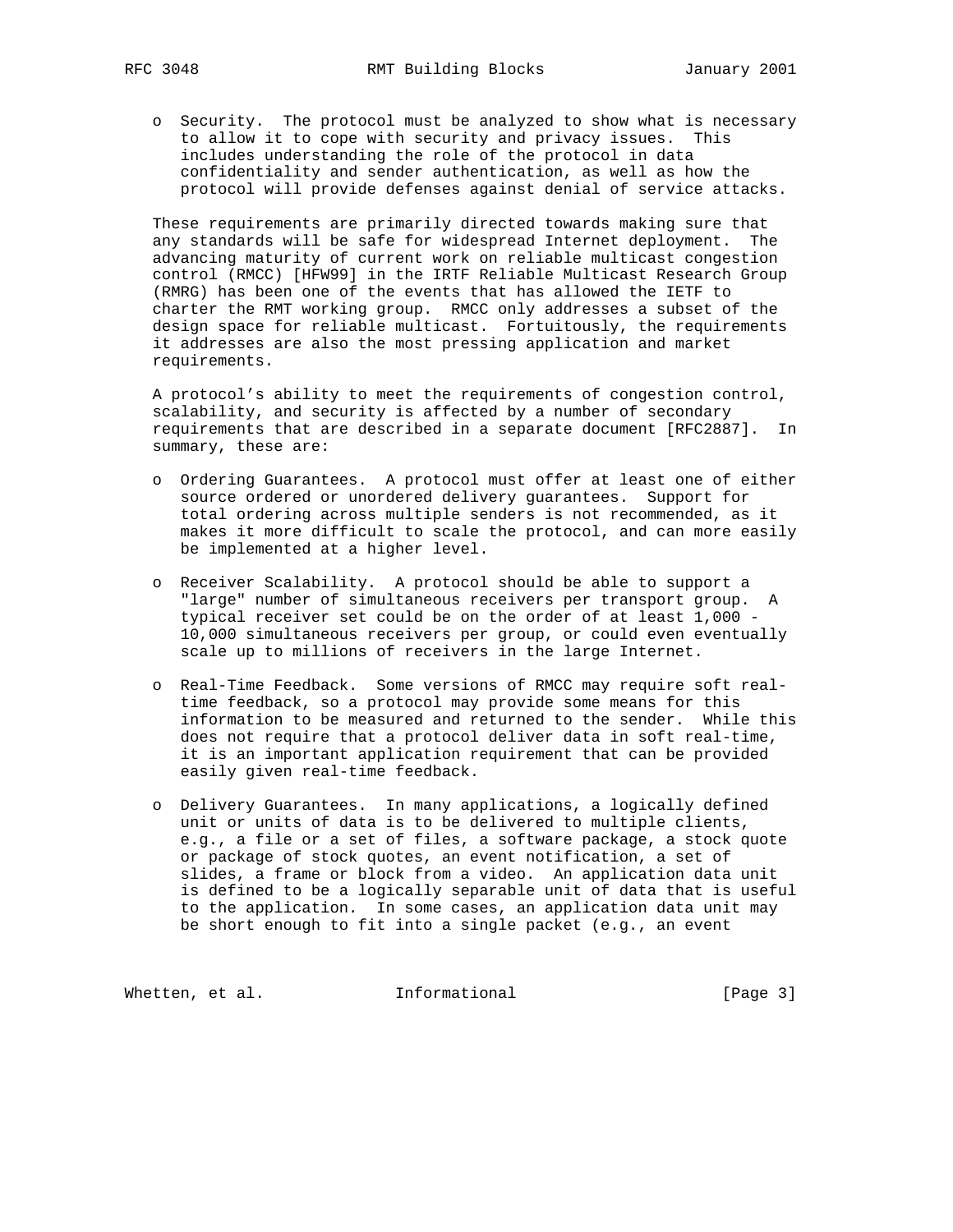notification or a stock quote), whereas in other cases an application data unit may be much longer than a packet (e.g., a software package). A protocol must provide good throughput of application data units to receivers. This means that most data that is delivered to receivers is useful in recovering the application data unit that they are trying to receive. A protocol may optionally provide delivery confirmation, i.e., a mechanism for receivers to inform the sender when data has been delivered. There are two types of confirmation, at the application data unit level and at the packet level. Application data unit confirmation is useful at the application level, e.g., to inform the application about receiver progress and to decide when to stop sending packets about a particular application data unit. Packet confirmation is useful at the transport level, e.g., to inform the transport level when it can release buffer space being used for storing packets for which delivery has been confirmed. Packet level confirmation may also aid in application data unit confirmation.

- o Network Topologies. A protocol must not break the network when deployed in the full Internet. However, we recognize that intranets will be where the first wave of deployments happen, and so are also very important to support. Thus, support for satellite networks (including those with terrestrial return paths or no return paths at all) is encouraged, but not required.
- o Group Membership. The group membership algorithms must be scalable. Membership can be anonymous (where the sender does not know the list of receivers), or fully distributed (where the sender receives a count of the number of receivers, and optionally a list of failures).
- o Example Applications. Some of the applications that a RM protocol could be designed to support include multimedia broadcasts, real time financial market data distribution, multicast file transfer, and server replication.

 In the rest of this document the following terms will be used with a specific connotation: "protocol family", "protocol component", "building block", "protocol core", and "protocol instantiation". A "protocol family" is a broad class of RM protocols which share a common characteristic. In our classification, this characteristic is the mechanism used to achieve reliability. A "protocol component" is a logical part of the protocol that addresses a particular functionality. A "building block" is a constituent of a protocol that implements one, more than one or a part of a component. A "protocol core" is the set of functionality required for the

Whetten, et al. **Informational** [Page 4]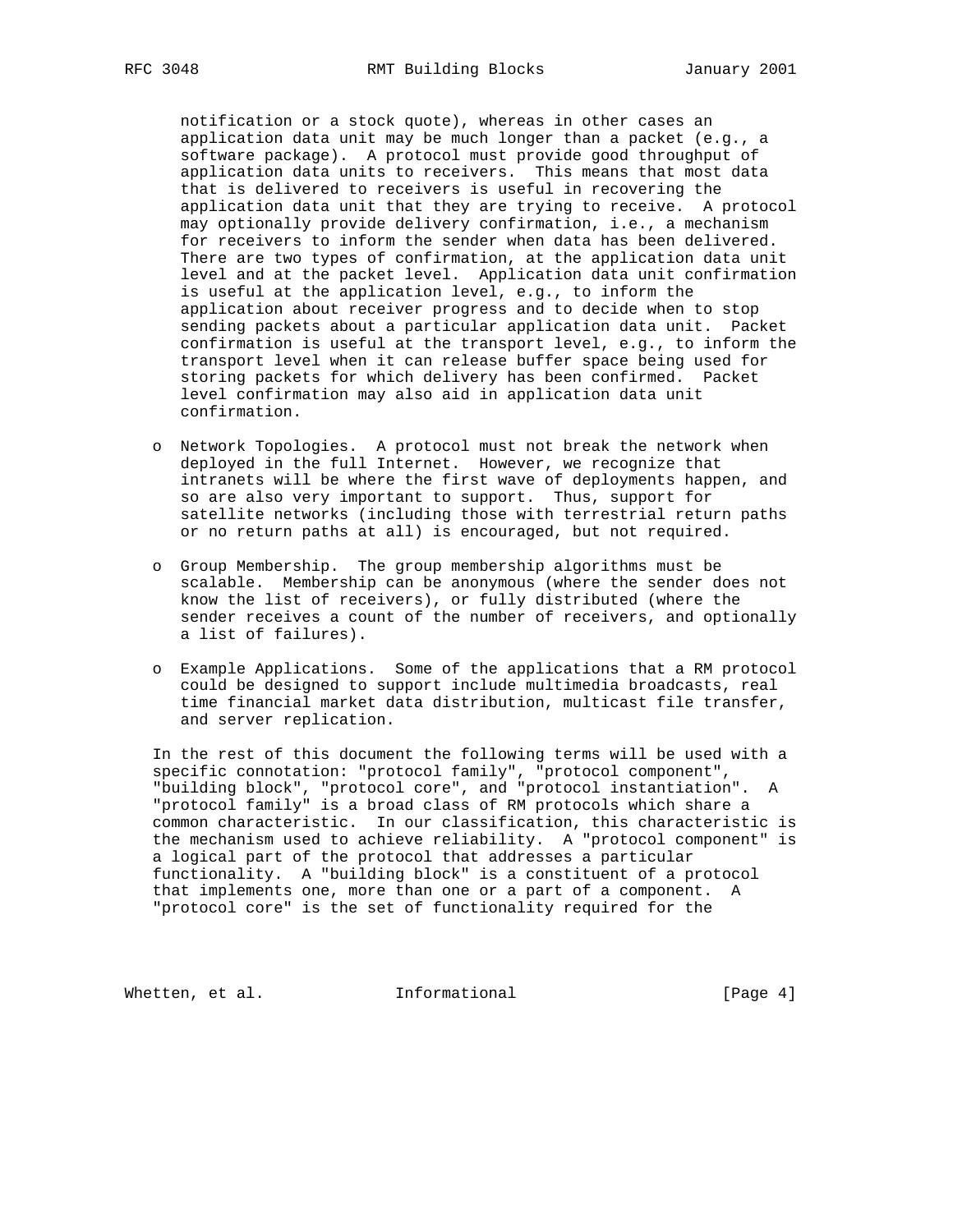instantiation of a complete protocol, that is not specified by any building block. Finally a "protocol instantiation" is an actual RM protocol defined in term of building blocks and a protocol core.

1.1. Protocol Families

 The design-space document [RFC2887] also provides a taxonomy of the most popular approaches that have been proposed over the last ten years. After congestion control, the primary challenge has been that of meeting the requirement for ensuring good throughput in a way that scales to a large number of receivers. For protocols that include a back-channel for recovery of lost packets, the ability to take advantage of support of elements in the network has been found to be very beneficial for supporting good throughput for a large numbers of receivers. Other protocols have found it very beneficial to transmit coded data to achieve good throughput for large numbers of receivers.

 This taxonomy breaks proposed protocols into four families. Some protocols in the family provide packet level delivery confirmation that may be useful to the transport level. All protocols in all families can be supplemented with higher level protocols that provide delivery confirmation of application data units.

- 1 NACK only. Protocols such as SRM [FJM95] and MDP2 [MA99] attempt to limit traffic by only using NACKs for requesting packet retransmission. They do not require network infrastructure.
- 2 Tree based ACK. Protocols such as RMTP [LP96, PSLM97], RMTP-II [WBPM98] and TRAM [KCW98], use positive acknowledgments (ACKs). ACK based protocols reduce the need for supplementary protocols that provide delivery confirmation, as the ACKS can be used for this purpose. In order to avoid ACK implosion in scaled up deployments, the protocol can use servers placed in the network.
- 3 Asynchronous Layered Coding (ALC). These protocols (examples include [RV97] and [BLMR98]) use sender-based Forward Error Correction (FEC) methods with no feedback from receivers or the network to ensure good throughput. These protocols also used sender-based layered multicast and receiver-driven protocols to join and leave these layers with no feedback to the sender to achieve scalable congestion control.
- 4 Router assist. Like SRM, protocols such as PGM [FLST98] and [LG97] also use negative acknowledgments for packet recovery. These protocols take advantage of new router software to do constrained negative acknowledgments and retransmissions. Router assist protocols can also provide other functionality more efficiently than end to end protocols. For example, [LVS99] shows

Whetten, et al. **Informational** [Page 5]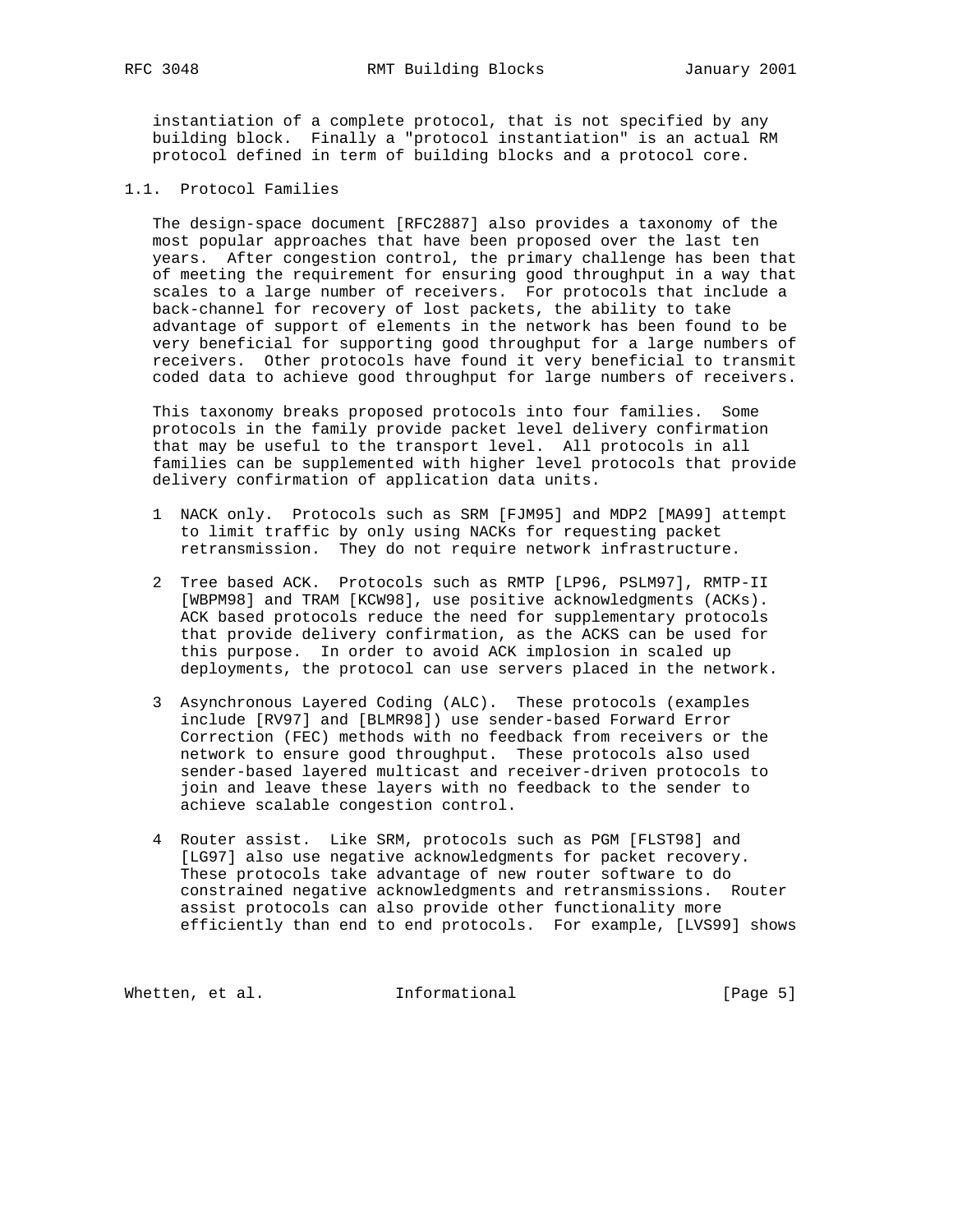how router assist can provide fine grained congestion control for ALC protocols. Router assist protocols can be designed to complement all protocol families described above.

 Note that the distinction in protocol families in not necessarily precise and mutually exclusive. Actual protocols may use a combination of the mechanisms belonging to different classes. For example, hybrid NACK/ACK based protocols (such as [WBPM98]) are possible. Other examples are protocols belonging to class 1 through 3 that take advantage of router support.

2. Building Blocks Rationale

 As specified in RFC 2357 [MRBP98], no single reliable multicast protocol will likely meet the needs of all applications. Therefore, the IETF expects to standardize a number of protocols that are tailored to application and network specific needs. This document concentrates on the requirements for "one-to-many bulk-data transfer", but in the future, additional protocols and building blocks are expected that will address the needs of other types of applications, including "many-to- many" applications. Note that bulk-data transfer does not refer to the timeliness of the data, rather it states that there is a large amount of data to be transferred in a session. The scope and approach taken for the development of protocols for these additional scenarios will depend upon large part on the success of the "building-block" approach put forward in this document.

2.1. Building Blocks Advantages

 Building a large piece of software out of smaller modular components is a well understood technique of software engineering. Some of the advantages that can come from this include:

- o Specification Reuse. Modules can be used in multiple protocols, which reduces the amount of development time required.
- o Reduced Complexity. To the extent that each module can be easily defined with a simple API, breaking a large protocol in to smaller pieces typically reduces the total complexity of the system.
- o Reduced Verification and Debugging Time. Reduced complexity results in reduced time to debug the modules. It is also usually faster to verify a set of smaller modules than a single larger module.

Whetten, et al. **Informational** [Page 6]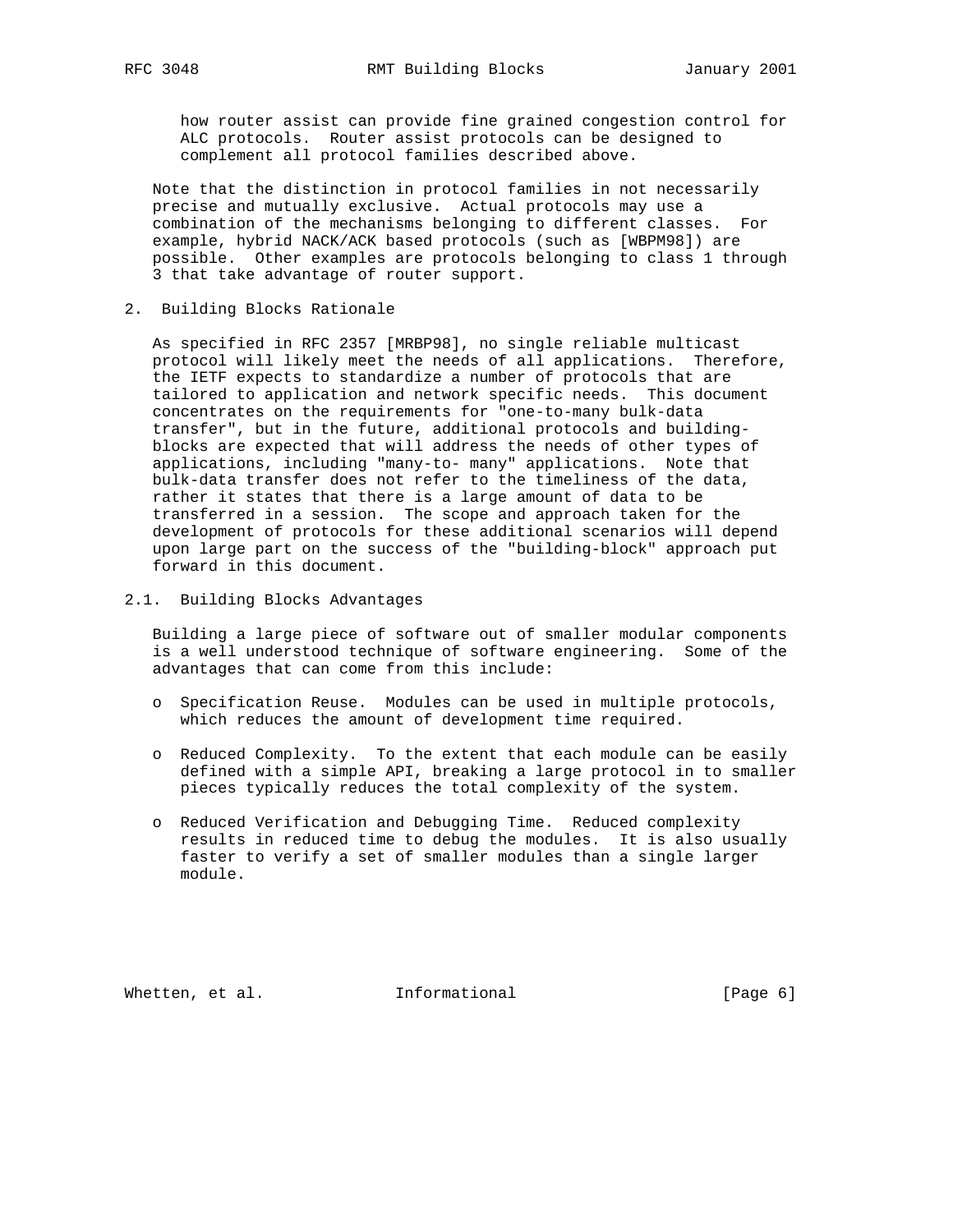- o Easier Future Upgrades. There is still ongoing research in reliable multicast, and we expect the state of the art to continue to evolve. Building protocols with smaller modules allows them to be more easily upgraded to reflect future research.
- o Common Diagnostics. To the extent that multiple protocols share common packet headers, packet analyzers and other diagnostic tools can be built which work with multiple protocols.
- o Reduces Effort for New Protocols. As new application requirements drive the need for new standards, some existing modules may be reused in these protocols.
- o Parallelism of Development. If the APIs are defined clearly, the development of each module can proceed in parallel.
- 2.2. Building Block Risks

 Like most software specification, this technique of breaking down a protocol in to smaller components also brings tradeoffs. After a certain point, the disadvantages outweigh the advantages, and it is not worthwhile to further subdivide a problem. These risks include:

- o Delaying Development. Defining the API for how each two modules inter-operate takes time and effort. As the number of modules increases, the number of APIs can increase at more than a linear rate. The more tightly coupled and complex a component is, the more difficult it is to define a simple API, and the less opportunity there is for reuse. In particular, the problem of how to build and standardize fine grained building blocks for a transport protocol is a difficult one, and in some cases requires fundamental research.
- o Increased Complexity. If there are too many modules, the total complexity of the system actually increases, due to the preponderance of interfaces between modules.
- o Reduced Performance. Each extra API adds some level of processing overhead. If an API is inserted in to the "common case" of packet processing, this risks degrading total protocol performance.
- o Abandoning Prior Work. The development of robust transport protocols is a long and time intensive process, which is heavily dependent on feedback from real deployments. A great deal of work has been done over the past five years on components of protocols such as RMTP-II, SRM, and PGM. Attempting to dramatically re engineer these components risks losing the benefit of this prior work.

Whetten, et al. 1nformational 1999 [Page 7]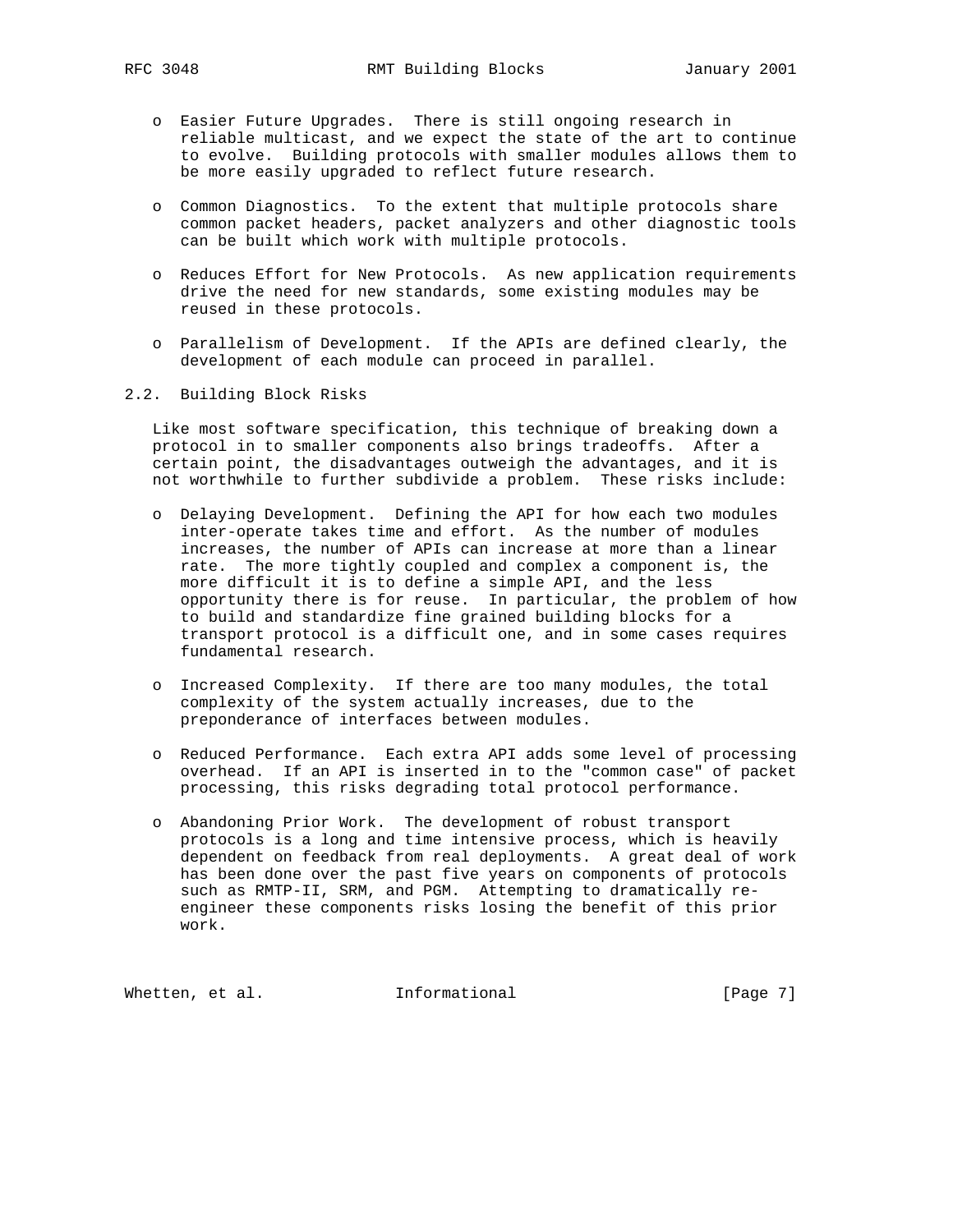## 2.3. Building Block Requirements

 Given these tradeoffs, we propose that a building block must meet the following requirements:

- o Wide Applicability. In order to have confidence that the component can be reused, it should apply across multiple protocol families and allow for the component's evolution.
- o Simplicity. In order to have confidence that the specification of the component APIs will not dramatically slow down the standards process, APIs must be simple and straight forward to define. No new fundamental research should be done in defining these APIs.
- o Performance. To the extent possible, the building blocks should attempt to avoid breaking up the "fast track", or common case packet processing.

# 3. Protocol Components

 This section proposes a functional decomposition of RM bulk-data protocols from the perspective of the functional components provided to an application by a transport protocol. It also covers some components that while not necessarily part of the transport protocol, are directly impacted by the specific requirements of a reliable multicast transport. The next section then specifies recommended building blocks that can implement these components.

 Although this list tries to cover all the most common transport related needs of one-to-many bulk-data transfer applications, new application requirements may arise during the process of standardization, hence this list must not be interpreted as a statement of what the transport layer should provide and what it should not. Nevertheless, it must be pointed out that some functional components have been deliberately omitted since they have been deemed irrelevant to the type of application considered (i.e., one-to-many bulk-data transfer). Among these are advanced message ordering (i.e., those which cannot be implemented through a simple sequence number) and atomic delivery.

 It is also worth mentioning that some of the functional components listed below may be required by other functional components and not directly by the application (e.g., membership knowledge is usually required to implement ACK-based reliability).

 The following list covers various transport functional components and splits them in sub-components.

Whetten, et al. **Informational** [Page 8]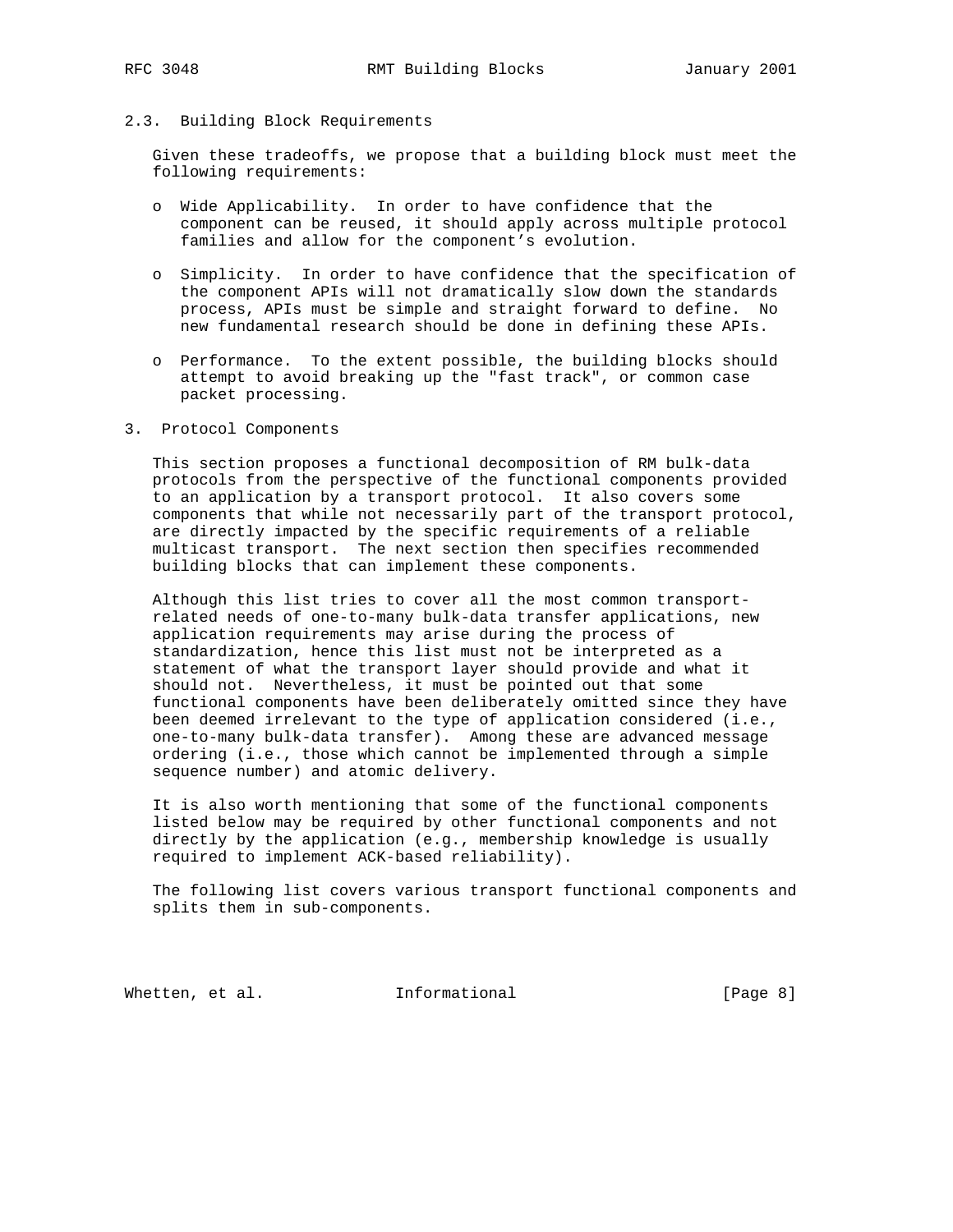|                    | Data Reliability (ensuring good throughput)<br>Loss Detection/Notification<br>- Loss Recovery<br>- Loss Protection   |
|--------------------|----------------------------------------------------------------------------------------------------------------------|
| Congestion Control | - Congestion Feedback<br>- Rate Regulation<br>- Receiver Controls                                                    |
| Security           |                                                                                                                      |
| Group membership   | - Membership Notification<br>Membership Management                                                                   |
| Session Management | - Group Membership Tracking<br>- Session Advertisement<br>- Session Start/Stop<br>- Session Configuration/Monitoring |
|                    |                                                                                                                      |

#### o Tree Configuration

 Note that not all components are required by all protocols, depending upon the fully defined service that is being provided by the protocol. In particular, some minimal service models do not require many of these functions, including loss notification, loss recovery, and group membership.

#### 3.1. Sub-Components Definition

 Loss Detection/Notification. This includes how missing packets are detected during transmission and how knowledge of these events are propagated to one or more agents which are designated to recover from the transmission error. This task raises major scalability issues and can lead to feedback implosion and poor throughput if not properly handled. Mechanisms based on TRACKs (tree-based positive acknowledgements) or NACKs (negative acknowledgements) are the most widely used to perform this function. Mechanisms based on a combination of TRACKs and NACKs are also possible.

 Loss Recovery. This function responds to loss notification events through the transmission of additional packets, either in the form of copies of those packets lost or in the form of FEC packets. The manner in which this function is implemented can significantly affect the scalability of a protocol.

Whetten, et al. **Informational** [Page 9]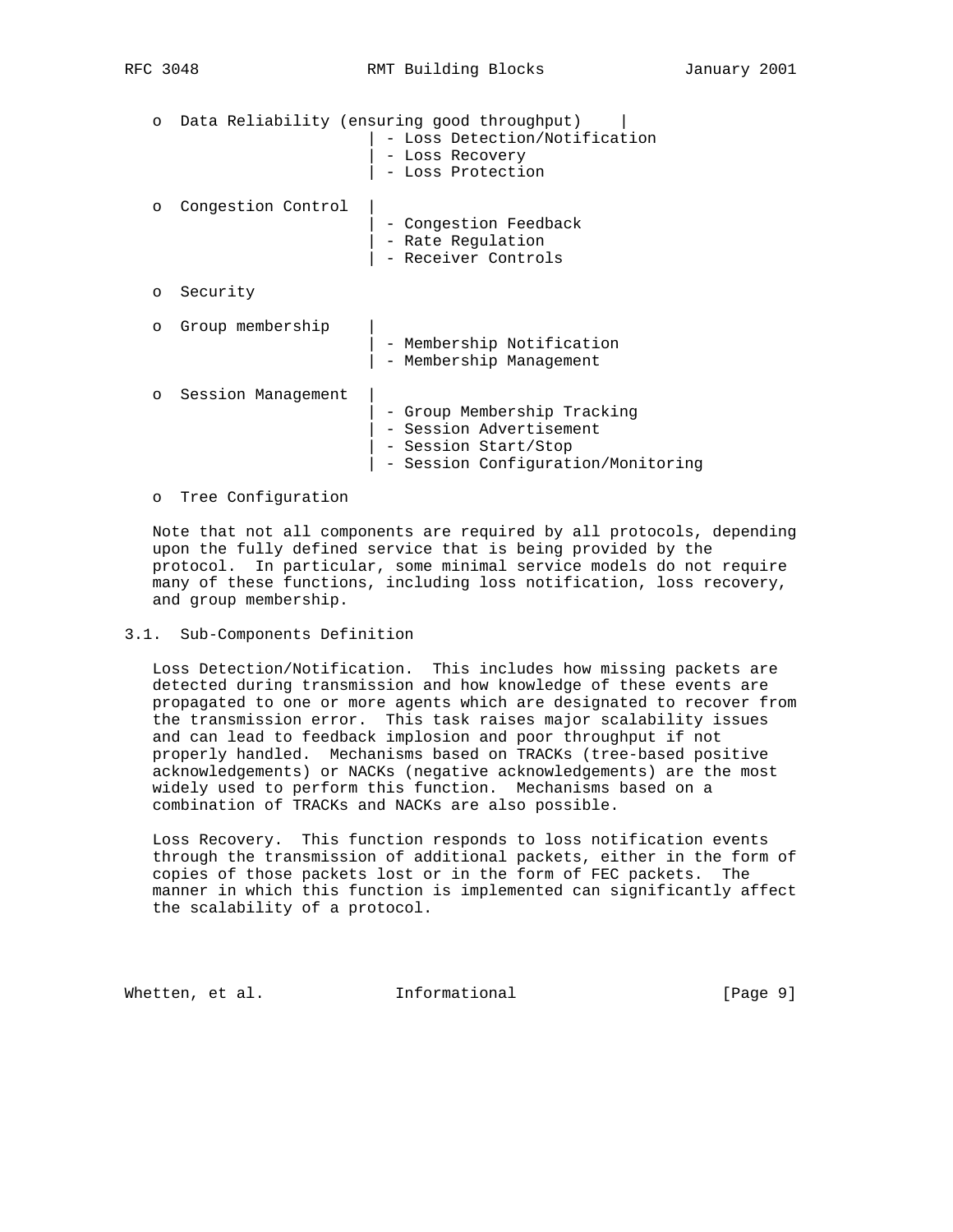Loss Protection. This function attempts to mask packet-losses so that they don't become Loss Notification events. This function can be realized through the pro-active transmission of FEC packets. Each FEC packet is created from an entire application data unit [LMSSS97] or a portion of an application data unit [RV97], [BKKKLZ95], a fact that allows a receiver to recover from some packet loss without further retransmissions. The number of losses that can be recovered from without requiring retransmission depends on the amount of FEC packets sent in the first place. Loss protection can also be pushed to the extreme when good throughput is achieved without any Loss Detection/Notification and Loss Recovery functionality, as in the ALC family of protocols defined above.

 Congestion Feedback. For sender driven congestion control protocols, the receiver must provide some type of feedback on congestion to the sender. This typically involves loss rate and round trip time measurements.

 Rate Regulation. Given the congestion feedback, the sender then must adjust its rate in a way that is fair to the network. One proposal that defines this notion of fairness and other congestion control requirements is [Whetten99].

 Receiver Controls. In order to avoid allowing a receiver that has an extremely slow connection to the sender to stop all progress within single rate schemes, a congestion control algorithm will often require receivers to leave groups. For multiple rate approaches, receivers of all connection speeds can have data delivered to them according to the rate of their connection without slowing down other receivers.

 Security. Security for reliable multicast contains a number of complex and tricky issues that stem in large part from the IP multicast service model. In this service model, hosts do not send traffic to another host, but instead elect to receive traffic from a multicast group. This means that any host may join a group and receive its traffic. Conversely, hosts may also leave a group at any time. Therefore, the protocol must address how it impacts the following security issues:

- o Sender Authentication (since any host can send to a group),
- o Data Encryption (since any host can join a group)
- o Transport Protection (denial of service attacks, through corruption of transport state, or requests for unauthorized resources)

Whetten, et al. **Informational** [Page 10]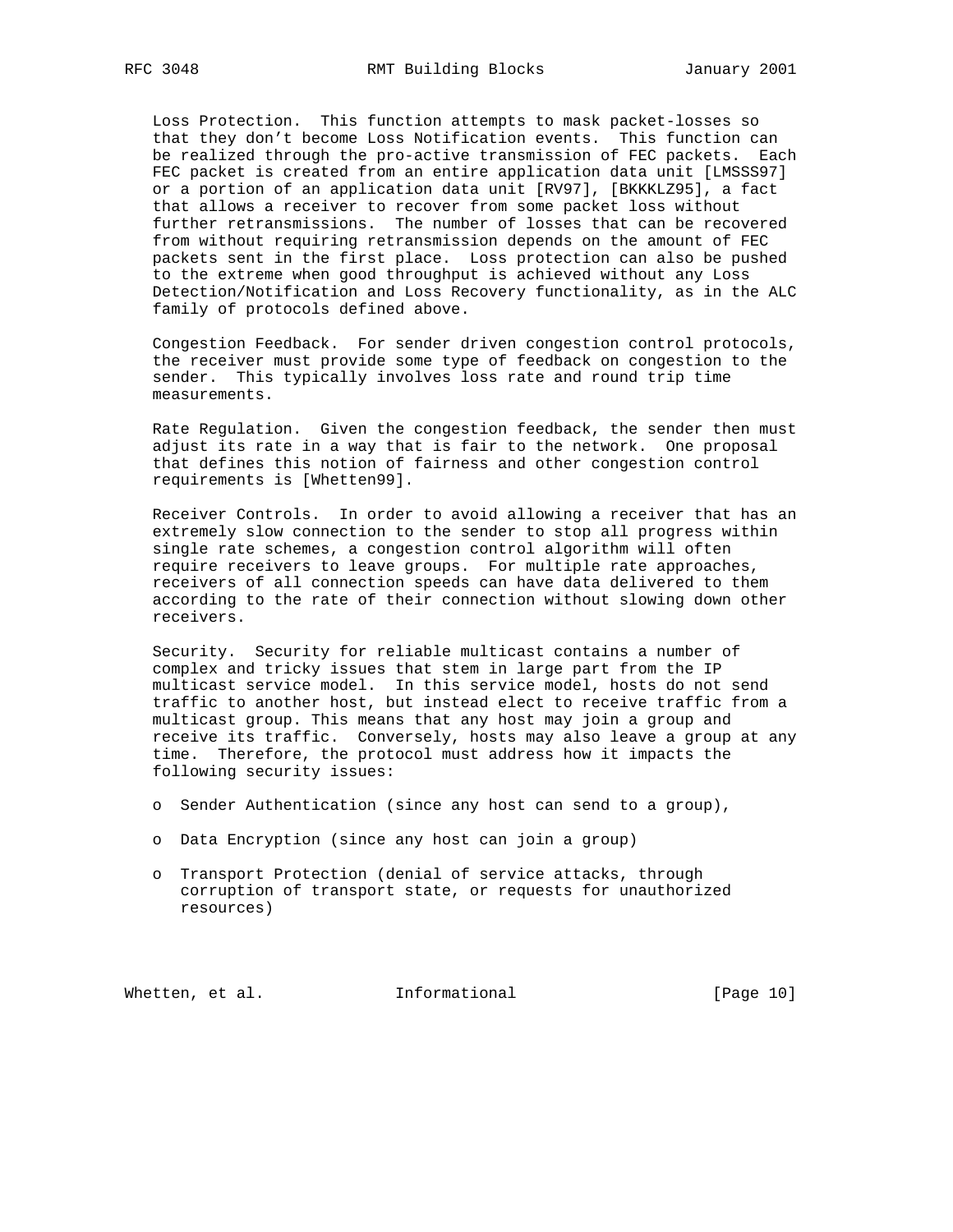o Group Key Management (since hosts may join and leave a group at any time) [WHA98]

 In particular, a transport protocol needs to pay particular attention to how it protects itself from denial of service attacks, through mechanisms such as lightweight authentication of control packets [HW99].

 With Source Specific Multicast service model (SSM), a host joins specifically to a sender and group pair. Thus, SSM offers more security against hosts receiving traffic from a denial of service attack where an arbitrary sender sends packets that hosts did not specifically request to receive. Nevertheless, it is recommended that additional protections against such attacks should be provided when using SSM, because the protection offered by SSM against such attacks may not be enough.

 Sender Authentication, Data Encryption, and Group Key Management. While these functions are not typically part of the transport layer per se, a protocol needs to understand what ramifications it has on data security, and may need to have special interfaces to the security layer in order to accommodate these ramifications.

 Transport Protection. The primary security task for a transport layer is that of protecting the transport layer itself from attack. The most important function for this is typically lightweight authentication of control packets in order to prevent corruption of state and other denial of service attacks.

 Membership Notification. This is the function through which the data source--or upper level agent in a possible hierarchical organization--learns about the identity and/or number of receivers or lower level agents. To be scalable, this typically will not provide total knowledge of the identity of each receiver.

 Membership Management. This implements the mechanisms for members to join and leave the group, to accept/refuse new members, or to terminate the membership of existing members.

 Group Membership Tracking. As an optional feature, a protocol may interface with a component which tracks the identity of each receiver in a large group. If so, this feature will typically be implemented out of band, and may be implemented by an upper level protocol. This may be useful for services that require tracking of usage of the system, billing, and usage reports.

Whetten, et al. **Informational** [Page 11]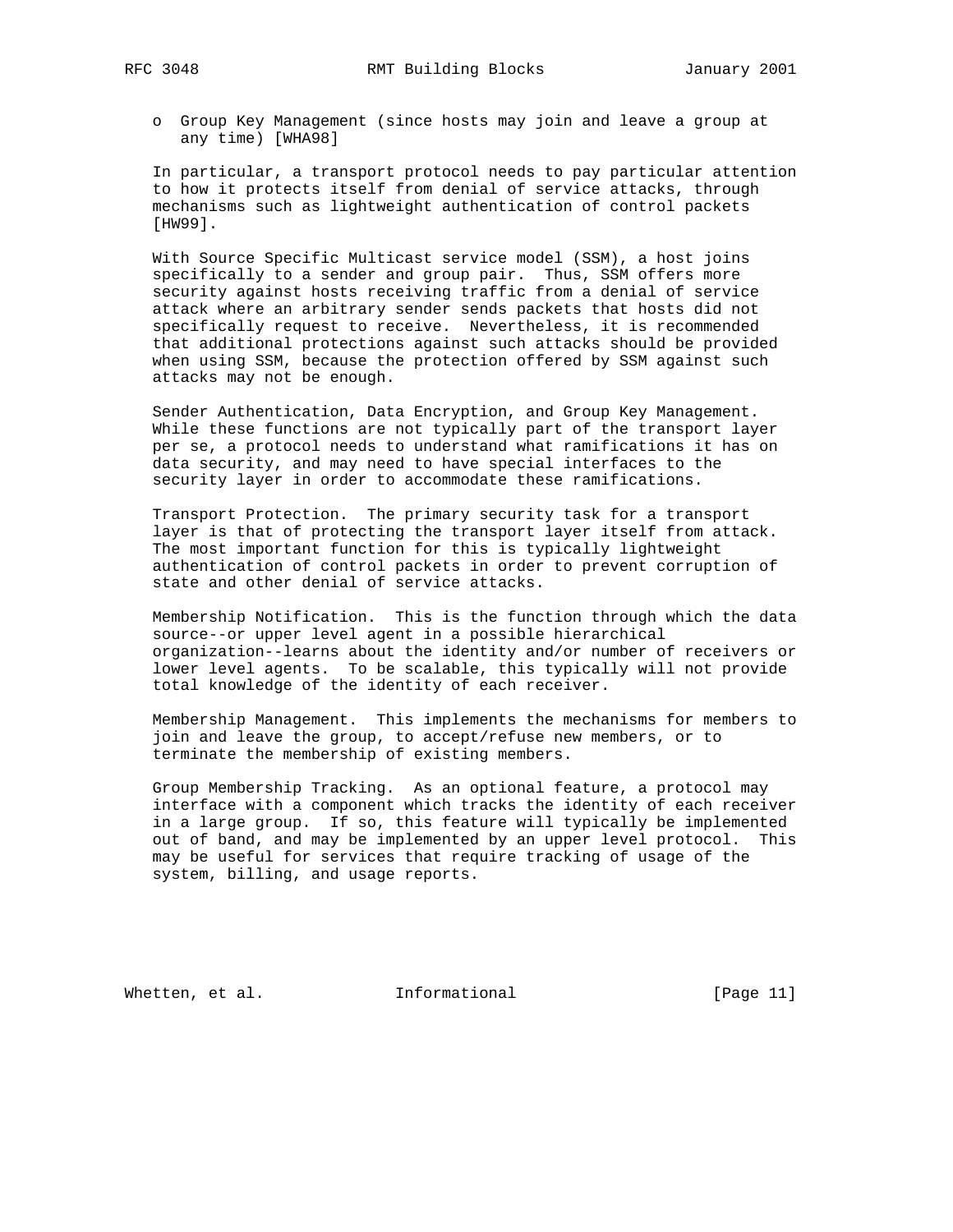Session Advertisement. This publishes the session name/contents and the parameters needed for its reception. This function is usually performed by an upper layer protocol (e.g., [HPW99] and [HJ98]).

 Session Start/Stop. These functions determine the start/stop time of sender and/or receivers. In many cases this is implicit or performed by an upper level application or protocol. In some protocols, however, this is a task best performed by the transport layer due to scalability requirements.

 Session Configuration/Monitoring. Due to the potentially far reaching scope of a multicast session, it is particularly important for a protocol to include tools for configuring and monitoring the protocol's operation.

 Tree Configuration. For protocols which include hierarchical elements (such as PGM and RMTP-II), it is important to configure these elements in a way that has approximate congruence with the multicast routing topology. While tree configuration could be included as part of the session configuration tools, it is clearly better if this configuration can be made automatic.

4. Building Block Recommendations

 The families of protocols introduced in section 1.1 generally use different mechanisms to implement the protocol functional components described in section 3. This section tries to group these mechanisms in macro components that define protocol building blocks.

#### A building block is defined as

 "a logical protocol component that results in explicit APIs for use by other building blocks or by the protocol client."

 Building blocks are generally specified in terms of the set of algorithms and packet formats that implement protocol functional components. A building block may also have API's through which it communicates to applications and/or other building blocks. Most building blocks should also have a management API, through which it communicates to SNMP and/or other management protocols.

 In the following section we will list a number of building blocks which, at this stage, seem to cover most of the functional components needed to implement the protocol families presented in section 1.1. Nevertheless this list represents the "best current guess", and as such it is not meant to be exhaustive. The actual building block decomposition, i.e., the division of functional components into building blocks, may also have to be revised in the future.

Whetten, et al. 1nformational [Page 12]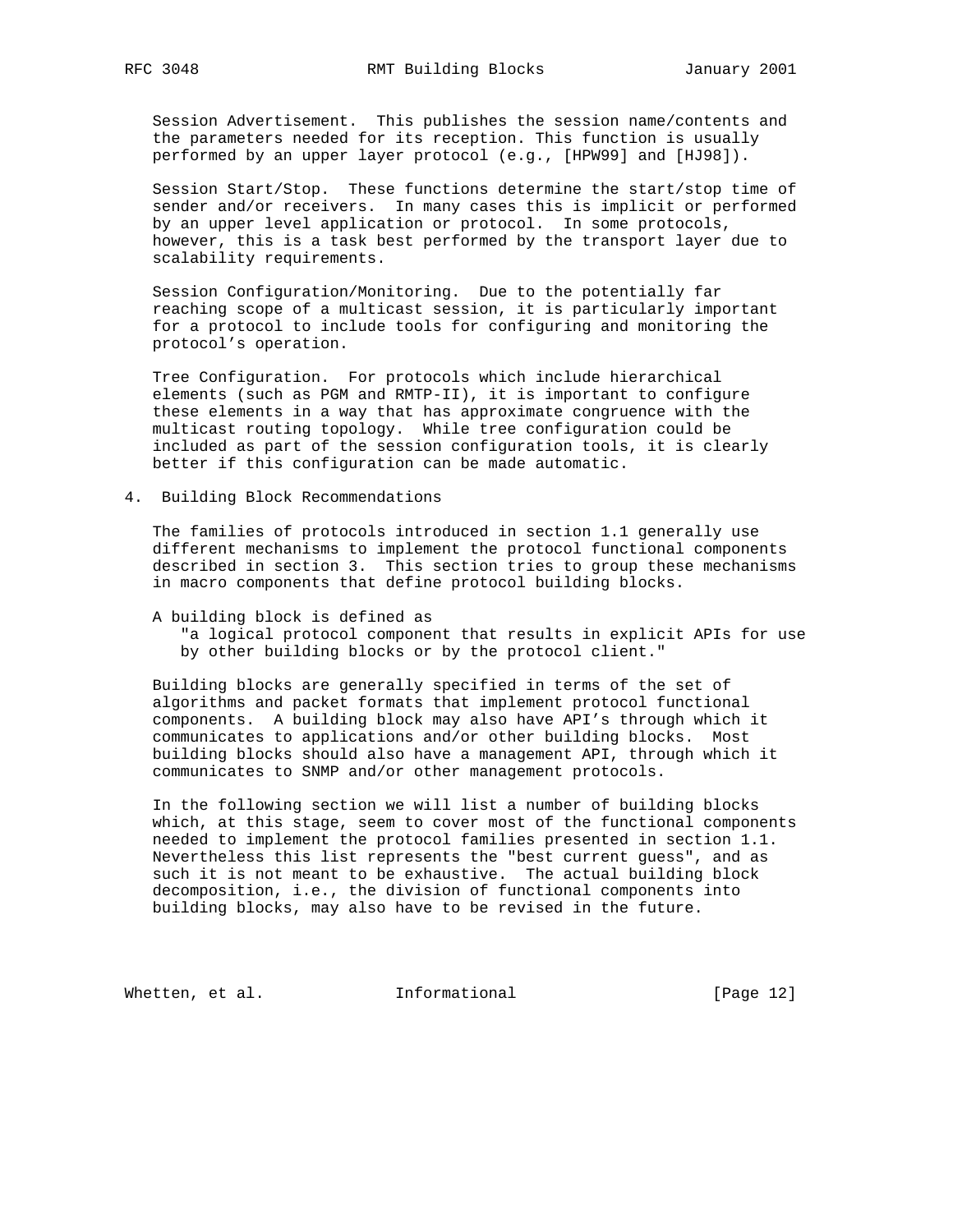## 4.1. NACK-based Reliability

 This building block defines NACK-based loss detection/notification and recovery. The major issues it addresses are implosion prevention (suppression) and NACK semantics (i.e., how packets to be retransmitted should be specified, both in the case of selective and FEC loss repair). Suppression mechanisms to be considered are:

- o Multicast NACKs
- o Unicast NACKs and Multicast confirmation

 These suppression mechanisms primarily need to both minimize delay while also minimizing redundant messages. They may also need to have special weighting to work with Congestion Feedback.

4.2. FEC coding

 This building block is concerned with packet level FEC information when FEC codes are used either proactively or as repairs in reaction to lost packets. It specifies the FEC codec selection and the FEC packet naming (indexing) for both reactive FEC repair and pro-active FEC.

## 4.3. Congestion Control

 There will likely be multiple versions of this building block, corresponding to different design policies in addressing congestion control. Two main approaches are considered for the time being: a source-based rate regulation with a single rate provided to all the receivers in the session, and a multiple rate receiver-driven approach with different receivers receiving at different rates in the same session. The multiple rate approach may use multiple layers of multicast traffic [VRC98] or router filtering of a single layer [LVS99]. The multiple rate approach is most applicable for ALC protocols.

 Both approaches are still in the phase of study, however the first seems to be mature enough [HFW99] to allow the standardization process to begin.

 At the time of writing this document, a third class of congestion control algorithm based on router support is beginning to emerge in the IRTF RMRG [LVS99]. This work may lead to the future standardization of one or more additional building blocks for congestion control.

Whetten, et al. **Informational** [Page 13]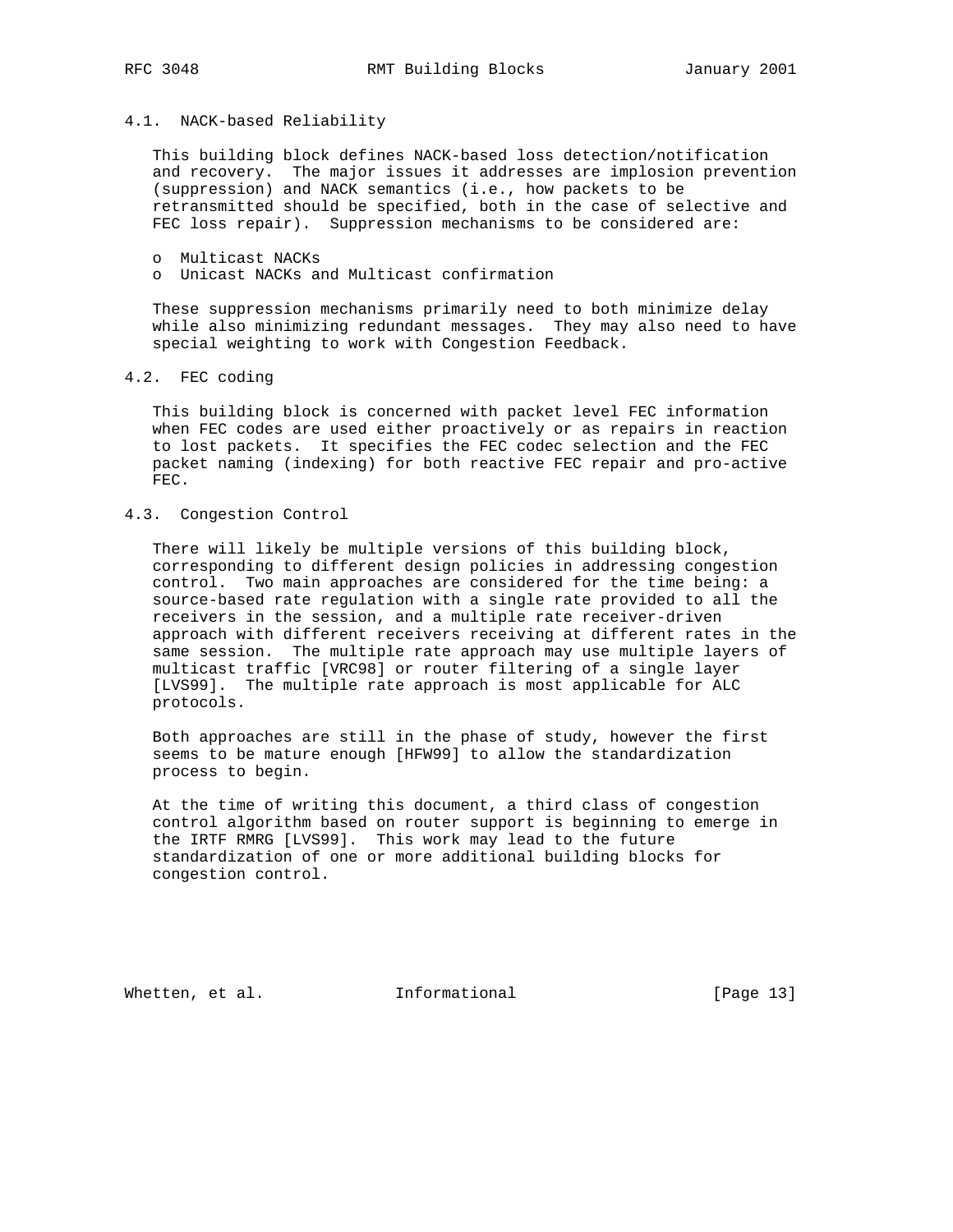### 4.4. Generic Router Support

 The task of designing RM protocols can be made much easier by the presence of some specific support in routers. In some application specific cases, the increased benefits afforded by the addition of special router support can justify the resulting additional complexity and expense [FLST98].

 Functional components which can take advantage of router support include feedback aggregation/suppression (both for loss notification and congestion control) and constrained retransmission of repair packets. Another component that can take advantage of router support is intentional packet filtering to provide different rates of delivery of packets to different receivers from the same multicast packet stream. This could be most advantageous when combined with ALC protocols [LVS99].

 The process of designing and deploying these mechanisms inside routers can be much slower than the one required for end-host protocol mechanisms. Therefore, it would be highly advantageous to define these mechanisms in a generic way that multiple protocols can use if it is available, but do not necessarily need to depend on.

 This component has two halves, a signaling protocol and actual router algorithms. The signaling protocol allows the transport protocol to request from the router the functions that it wishes to perform, and the router algorithms actually perform these functions. It is more urgent to define the signaling protocol, since it will likely impact the common case protocol headers.

 An important component of the signaling protocol is some level of commonality between the packet headers of multiple protocols, which allows the router to recognize and interpret the headers.

## 4.5. Tree Configuration

 It has been shown that the scalability of RM protocols can be greatly enhanced by the insertion of some kind of retransmission or feedback aggregation agents between the source and receivers. These agents are then used to form a tree with the source at (or near) the root, the receivers at the leaves of the tree, and the aggregation/local repair nodes in the middle. The internal nodes can either be dedicated software for this task, or they may be receivers that are performing dual duty.

 The effectiveness of these agents to assist in the delivery of data is highly dependent upon how well the logical tree they use to communicate matches the underlying routing topology. The purpose of

Whetten, et al. **Informational** [Page 14]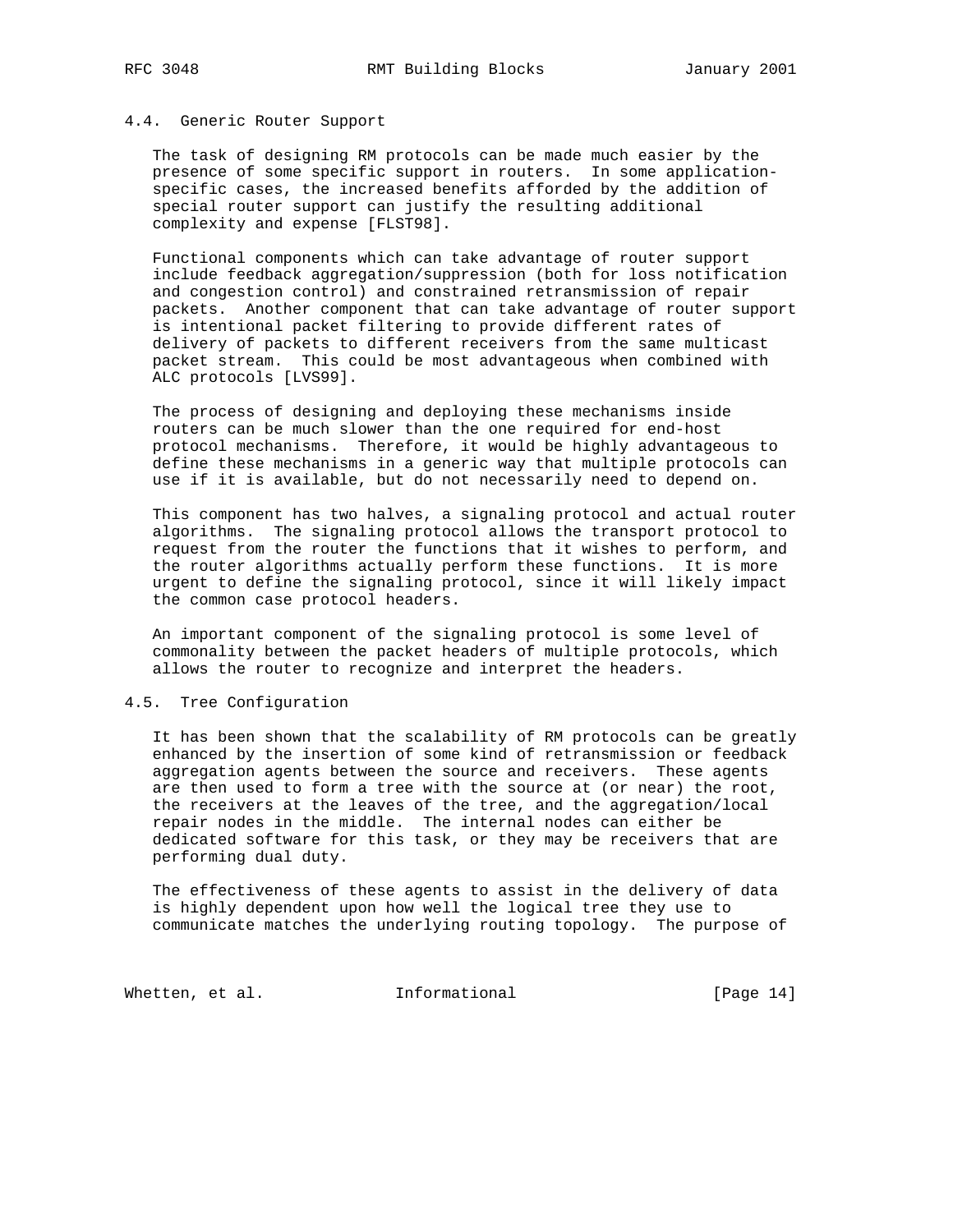this building block would be to construct and manage the logical tree connecting the agents. Ideally, this building block would perform these functions in a manner that adapts to changes in session membership, routing topology, and network availability.

## 4.6. Data Security

 At the time of writing, the security issues are the subject of research within the IRTF Secure Multicast Group (SMuG). Solutions for these requirements will be standardized within the IETF when ready.

# 4.7. Common Headers

 As pointed out in the generic router support section, it is important to have some level of commonality across packet headers. It may also be useful to have common data header formats for other reasons. This building block would consist of recommendations on fields in their packet headers that protocols should make common across themselves.

## 4.8. Protocol Cores

 The above building blocks consist of the functional components listed in section 3 that appear to meet the requirements for being implemented as building blocks presented in section 2.

 The other functions from section 3, which are not covered above, should be implemented as part of "protocol cores", specific to each protocol standardized.

## 5. Security Considerations

 RFC 2357 specifically states that "reliable multicast Internet-Drafts reviewed by the Transport Area Directors must explicitly explore the security aspects of the proposed design." Specifically, RMT building block works in progress must examine the denial-of-service attacks that can be made upon building blocks and affected by building blocks upon the Internet at large. This requirement is in addition to any discussions regarding data-security, that is the manipulation of or exposure of session information to unauthorized receivers. Readers are referred to section 5.e of RFC 2357 for further details.

# 6. IANA Considerations

 There will be more than one building block, and possibly multiple versions of individual building blocks as their designs are refined. For this reason, the creation of new building blocks and new building block versions will be administered via a building block registry

Whetten, et al. **Informational** [Page 15]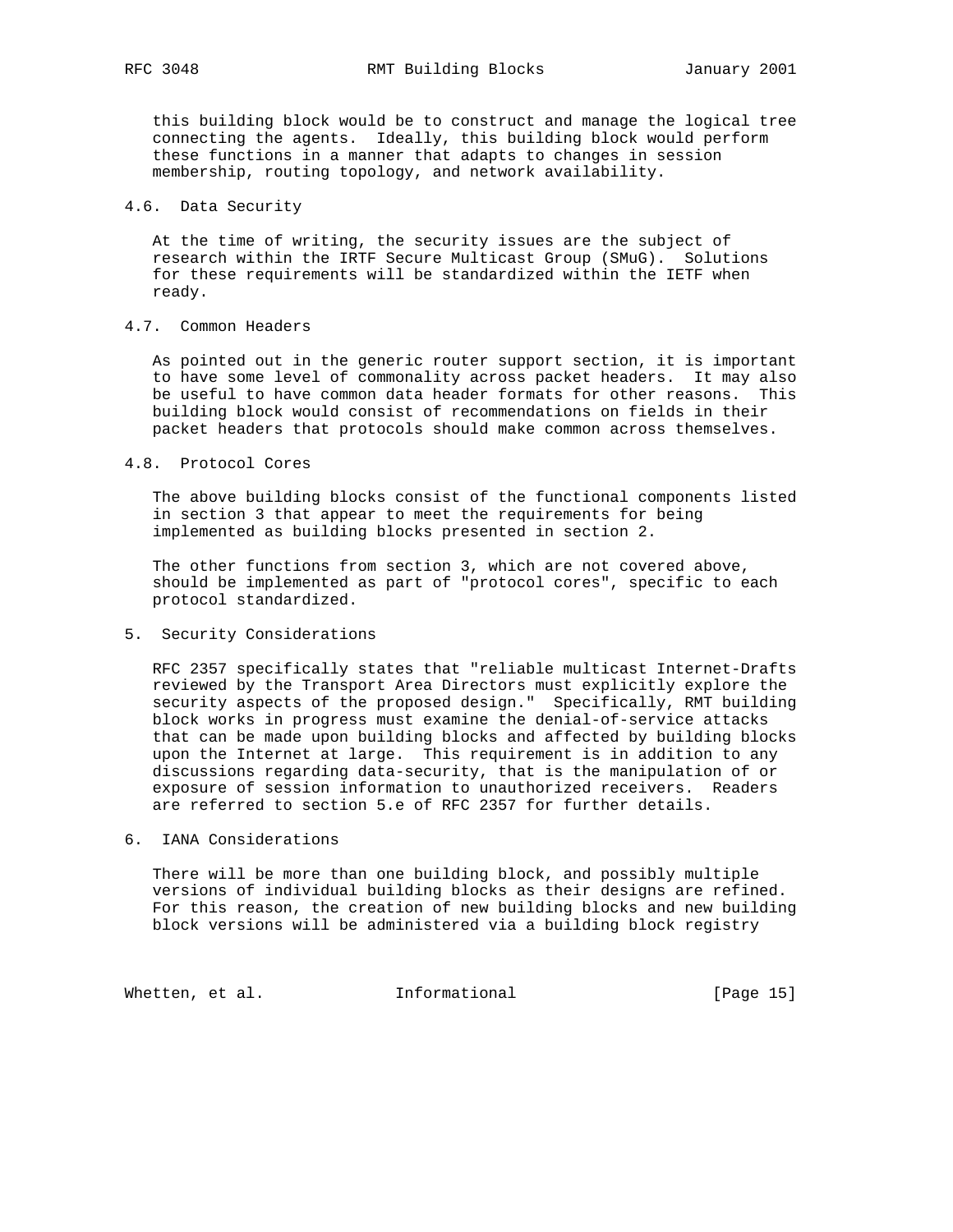that will be administered by IANA. Initially, this registry will be empty, since the building blocks described in sections 4.1 to 4.3 are presented for example and design purposes. The requested IANA building block registry will be populated from specifications as they are approved for RFC publication (using the "Specification Required" policy as described in RFC 2434 [RFC2434]). A registration will consist of a building block name, a version number, a brief text description, a specification RFC number, and a responsible person, to which IANA will assign the type number.

7. Conclusions

 In this document, we briefly described a number of building blocks that may be used for the generation of reliable multicast protocols to be used in the application space of one-to-many reliable bulk-data transfer. The list of building blocks presented was derived from considering the functions that a protocol in this space must perform and how these functions should be grouped. This list is not intended to be all-inclusive but instead to act as guide as to which building blocks are considered during the standardization process within the Reliable Multicast Transport WG.

8. Acknowledgements

 This document represents an overview of a number of building blocks for one to many bulk data transfer that may be ready for standardization within the RMT working group. The ideas presented are not those of the authors, rather they are a summarization of many years of research into multicast transport combined with the varied presentations and discussions in the IRTF Reliable Multicast Research Group. Although they are too numerous to list here, we thank everyone who has participated in these discussions for their contributions.

- 9. References
	- [BKKKLZ95] J. Bloemer, M. Kalfane, M. Karpinski, R. Karp, M. Luby, D. Zuckerman, "An XOR-based Erasure Resilient Coding Scheme," ICSI Technical Report No. TR-95-048, August 1995.
	- [BLMR98] J. Byers, M. Luby, M. Mitzenmacher, A. Rege, "A Digital Fountain Approach to Reliable Distribution of Bulk Data," Proc ACM SIGCOMM 98.
	- [FJM95] S. Floyd, V. Jacobson, S. McCanne, "A Reliable Multicast Framework for Light-weight Sessions and Application Level Framing," Proc ACM SIGCOMM 95, Aug 1995 pp. 342-356.

Whetten, et al. 1nformational 1999 [Page 16]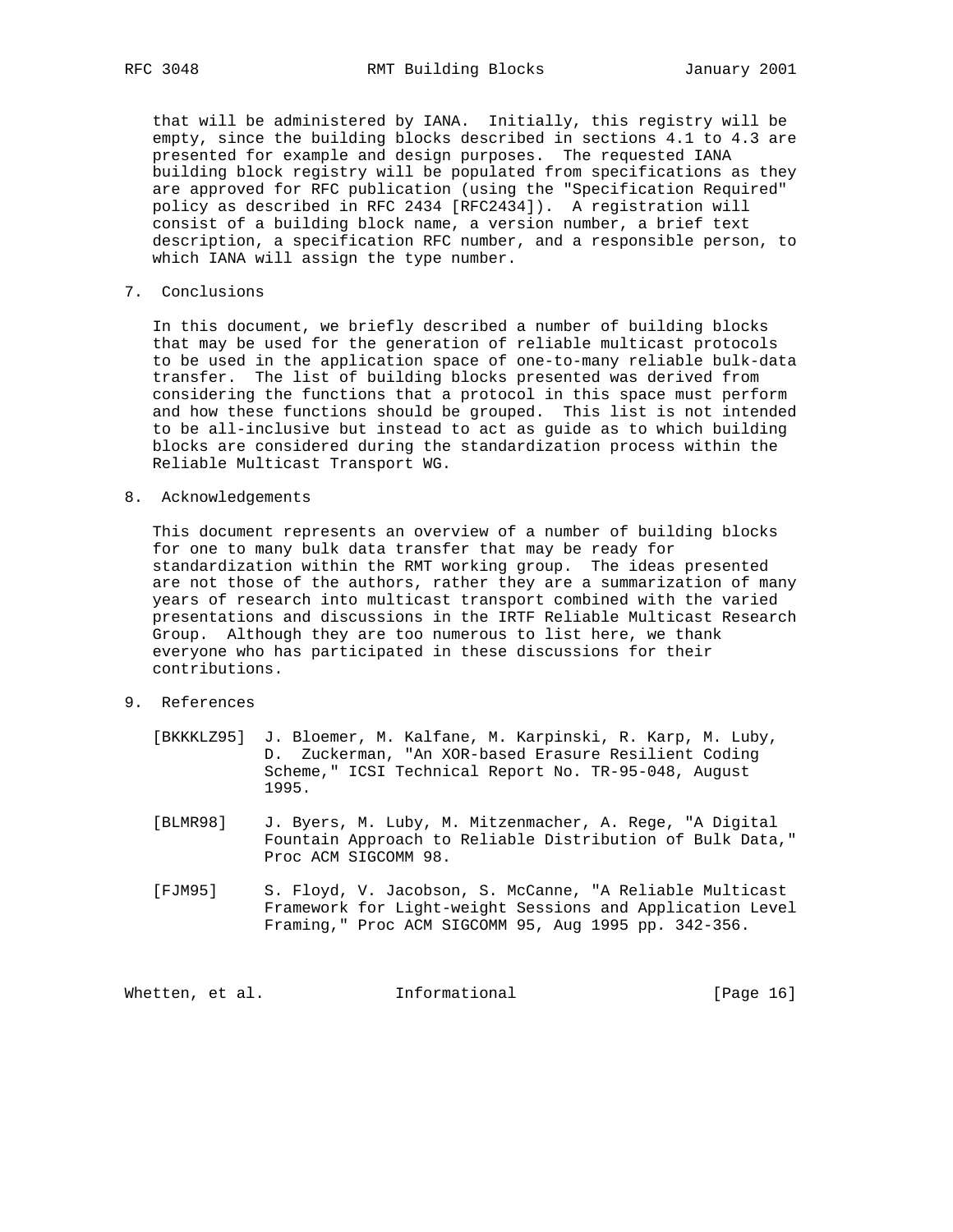[FLST98] D. Farinacci, S. Lin, T. Speakman, and A. Tweedly, "PGM reliable transport protocol specification," Work in

Progress.

- [HFW99] M. Handley, S. Floyd, B. Whetten, "Strawman Specification for TCP Friendly (Reliable) Multicast Congestion Control (TFMCC)," Work in Progress.
- [HJ98] Handley, M. and V. Jacobson, "SDP: Session Description Protocol", RFC 2327, April 1998.
- [HPW99] M. Handley, C. Perkins, E. Whelan, "Session Announcement Protocol," Work in Progress, June 1999.
- [HW99] T. Hardjorno, B. Whetten, "Security Requirements for RMTP-II," Work in Progress, June 1999.
- [RFC2887] Handley, M., Whetten, B., Kermode, R., Floyd, S., Vicisano, L. and M. Luby, "The Reliable Multicast Design Space for Bulk Data Transfer", RFC 2887, August 2000.
- [KCW98] M. Kadansky, D. Chiu, and J. Wesley, "Tree-based reliable multicast (TRAM)," Work in Progress.
- [Kermode98] R. Kermode, "Scoped Hybrid Automatic Repeat Request with Forward Error Correction," Proc ACM SIGCOMM 98, Sept 1998.
- [LDW98] M. Lucas, B. Dempsey, A. Weaver, "MESH: Distributed Error Recovery for Multimedia Streams in Wide-Area Multicast Networks".
- [LESZ97] C-G. Liu, D. Estrin, S. Shenkar, L. Zhang, "Local Error Recovery in SRM: Comparison of Two Approaches," USC Technical Report 97-648, Jan 1997.
- [LG97] B.N. Levine, J.J. Garcua-Luna-Aceves, "Improving Internet Multicast Routing with Routing Labels," IEEE International Conference on Network Protocols (ICNP-97), Oct 28-31, 1997, p.241-250.
- [LP96] K. Lin and S. Paul. "RMTP: A Reliable Multicast Transport Protocol," IEEE INFOCOMM 1996, March 1996, pp. 1414-1424.
- [LMSSS97] M. Luby, M. Mitzenmacher, A. Shokrollahi, D. Spielman, V. Stemann, "Practical Loss-Resilient Codes", Proc ACM Symposium on Theory of Computing, 1997.

Whetten, et al. **Informational** [Page 17]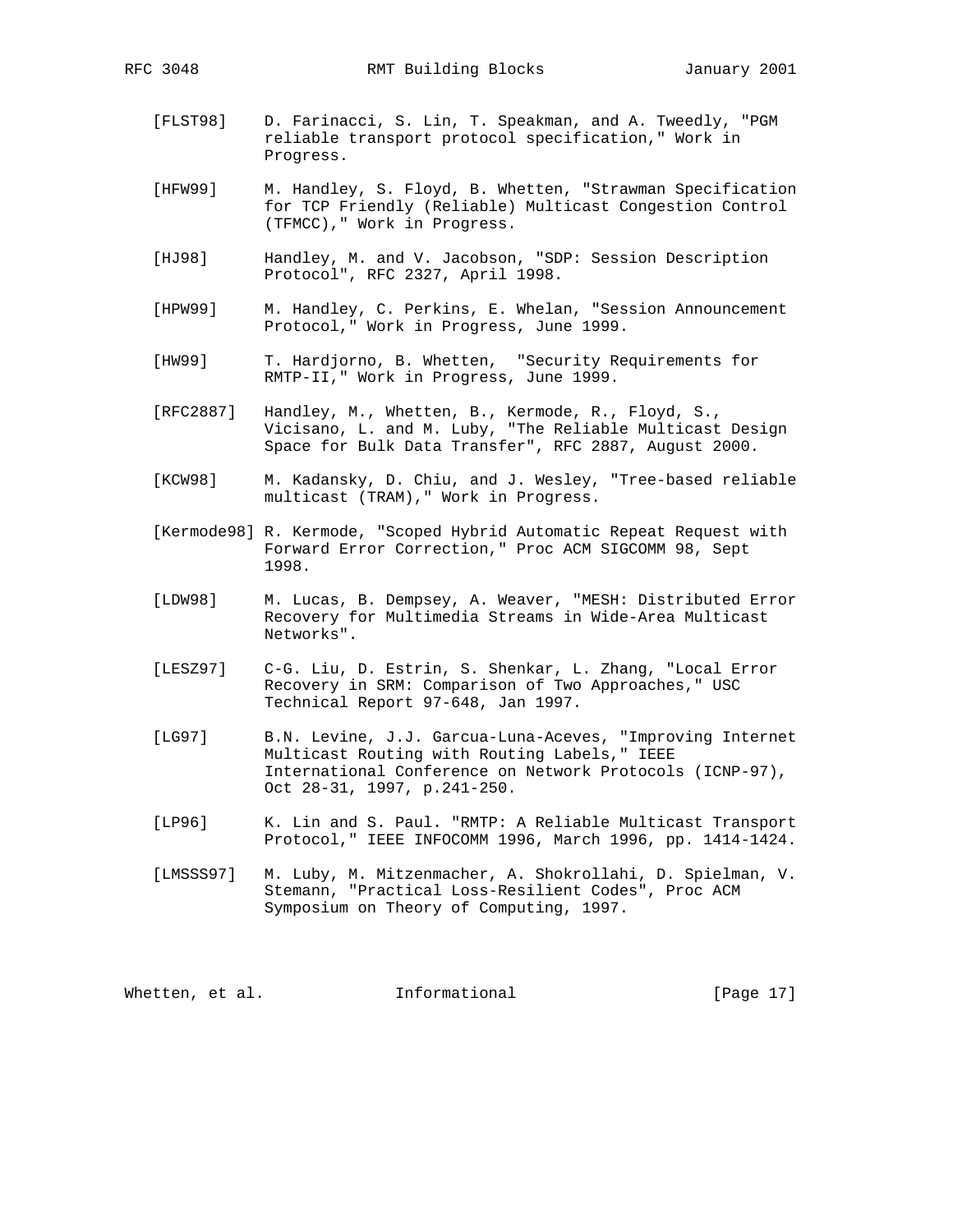- [LVS99] M. Luby, L. Vicisano, T. Speakman. "Heterogeneous multicast congestion control based on router packet filtering", RMT working group, June 1999, Pisa, Italy.
- [MA99] J. Macker, B. Adamson. "Multicast Dissemination Protocol version 2 (MDPv2)," Work in Progress, http://manimac.itd.nrl.navy.mil/MDP
- [MRBP98] Mankin, A., Romanow, A., Brander, S. and V.Paxson, "IETF Criteria for Evaluating Reliable Multicast Transport and Application Protocols", RFC 2357, June 1998.
- [RFC2434] Narten, T. and H. Alvestrand, "Guidelines for Writing an IANA Considerations Section in RFCs", BCP 26, RFC 2434, October 1998.
- [OXB99] O. Ozkasap, Z. Xiao, K. Birman. "Scalability of Two Reliable Multicast Protocols", Work in Progress, May 1999.
- [PSLB97] "Reliable Multicast Transport Protocol (RMTP)," S. Paul, K. K. Sabnani, J. C. Lin, and S. Bhattacharyya, IEEE Journal on Selected Areas in Communications, Vol. 15, No. 3, April 1997.
- [RV97] L. Rizzo, L. Vicisano, "A Reliable Multicast Data Distribution Protocol Based on Software FEC Techniques," Proc. of The Fourth IEEE Workshop on the Architecture and Implementation of High Performance Communication Systems (HPCS'97), Sani Beach, Chalkidiki, Greece June 23-25, 1997.
- [VRC98] L. Vicisano, L. Rizzo, J. Crowcroft, "TCP-Like Congestion Control for Layered Multicast Data Transfer", Proc. of IEEE Infocom'98, March 1998.
- [WBPM98] B. Whetten, M. Basavaiah, S. Paul, T. Montgomery, N. Rastogi, J. Conlan, and T. Yeh, "THE RMTP-II PROTOCOL," Work in Progress.
- [WHA98] D. Wallner, E. Hardler, R. Agee, "Key Management for Multicast: Issues and Architectures," Work in Progress.
- [Whetten99] B. Whetten, "A Proposal for Reliable Multicast Congestion Control Requirements," Work in Progress. http://www.talarian.com/rmtp-ii/overview.htm

Whetten, et al. **Informational** [Page 18]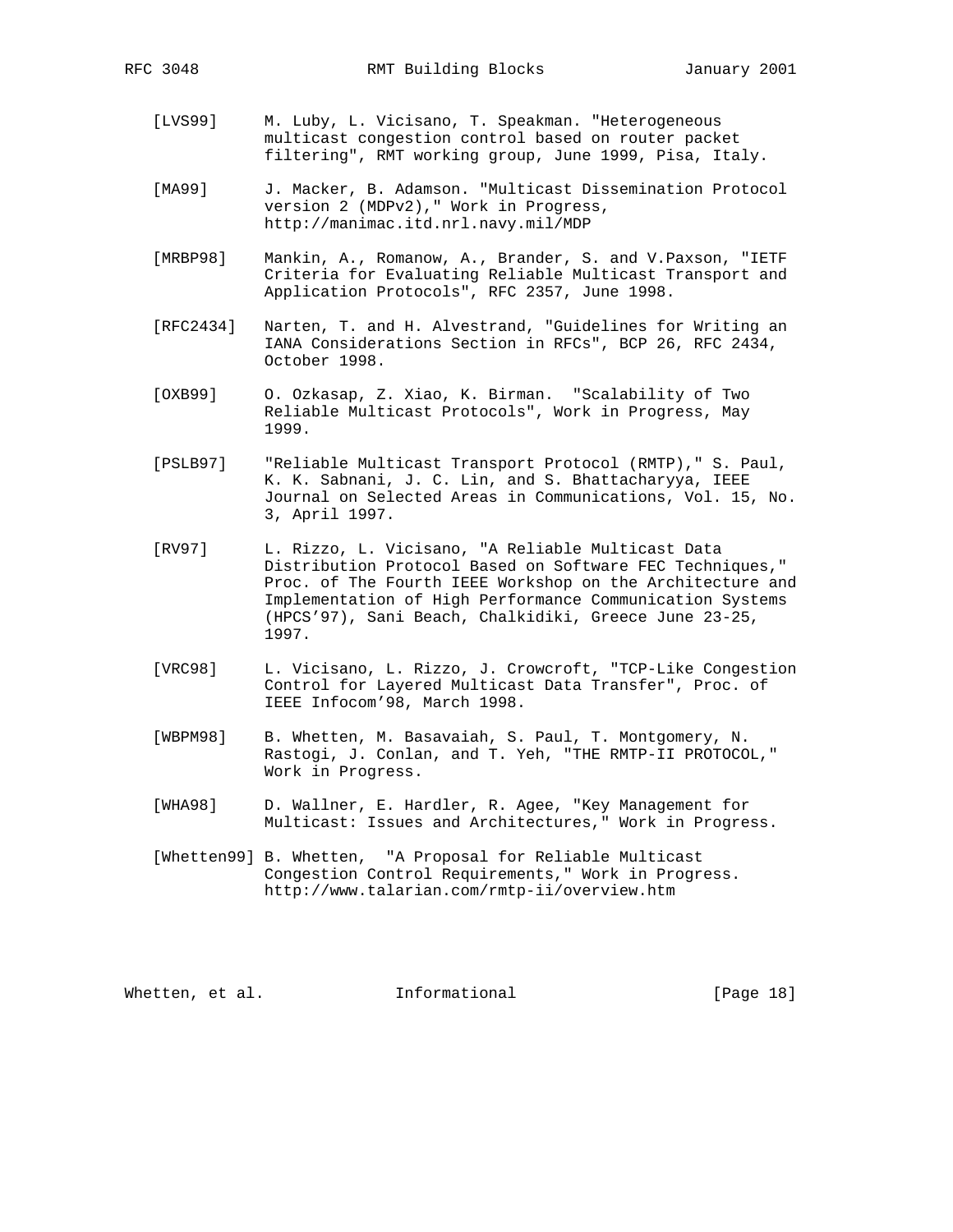10. Authors' Addresses

 Brian Whetten Talarian Corporation, 333 Distel Circle, Los Altos, CA 94022, USA

EMail: whetten@talarian.com

 Lorenzo Vicisano Cisco Systems, 170 West Tasman Dr. San Jose, CA 95134, USA

EMail: lorenzo@cisco.com

 Roger Kermode Motorola Australian Research Centre Level 3, 12 Lord St, Botany NSW 2019, Australia

EMail: Roger.Kermode@motorola.com

 Mark Handley, Sally Floyd ATT Center for Internet Research at ICSI, International Computer Science Institute, 1947 Center Street, Suite 600, Berkeley, CA 94704, USA

EMail: mjh@aciri.org, floyd@aciri.org

 Michael Luby 600 Alabama Street San Francisco, CA 94110 Digital Fountain, Inc.

EMail: luby@digitalfountain.com

Whetten, et al. 1nformational [Page 19]